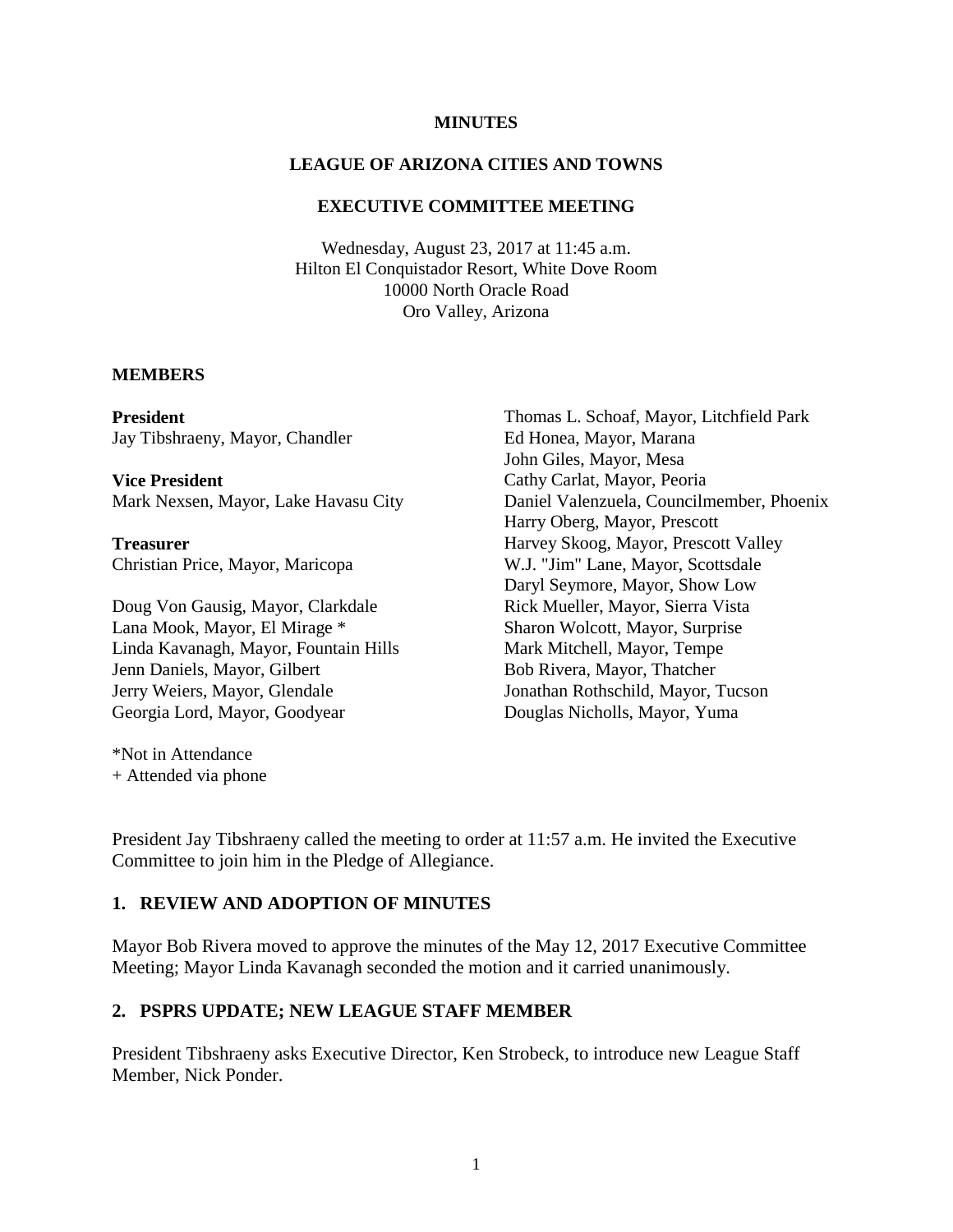Mr. Strobeck discussed the importance of PSPRS to cities and towns in terms of dealing with the new Tier 3 and the unfunded liability from Tier 1 and Tier 2. He reminded the Executive Committee of the League's involvement over the past two years with SB1428 and SB1063 this past session and other bills associated with implementing the new tier. The League has still received a large number of questions in regard to how to manage the debt, how to control it better, who is watching the PSPRS board, among other questions. In order to better handle these issues for our cities and towns, the League hired Nick Ponder. Mr. Strobeck noted Mr. Ponder's experience with the New York fire pension system as well with ASRS. A lot of people look to ASRS as best practices when it comes to how public retirement systems should operate. Executive Director Ken Strobeck invites League Pension Policy Analyst Nick Ponder to give the PSPRS update.

Mr. Ponder informed the Executive Committee of the League's top priorities in regard to the pension systems. He discussed the Tier 3 Implementation and how it will affect the current system. Mr. Ponder then discussed the ad hoc study committee established by Speaker of the House, J.D. Mesnard. Mr. Ponder indicated there had been three meetings thus far and he will be attending any additional meetings moving forward to remain informed on the issues being discussed. He noted that the idea to repeal the Constitutional pension clause will likely not be beneficial to Tier 1 or Tier 2 employees and that overall, it would be unsuccessful due to extensive case law and other factors. Mr. Ponder will continue to monitor the progress of the committee.

Mr. Ponder reminded the Executive Committee of the bills related to the pension system. In the most recent session, SB1063 which confirmed the 50/50 employer/employee split and established risk pools, and HB2485 which allows employer to switch from a 20-year amortization period to a 30-year amortization period. Mr. Ponder advised against making the switch as it will extend payments and interest an additional 10 years, costing the employer more in the long-run. If there is a situation where an employer would need to spread out the payments, this bill allows you to do so.

Lastly, Mr. Ponder explained the Hall and Parker refunds. The case of Hall was in regard to Elected Officials whereas Parker was in regard to Police and Fire. When the decision for Hall was reached, the PSPRS board voted to apply the decision to Parker. The interest to be paid in the case of Parker remains unknown. Mr. Ponder notes that some cities/towns have started to pay out interest in advance at a rate they assume will be close to the actual interest rate. The postjudgment interest for Parker should be decided in October. Mr. Ponder also noted that the League has discussed, and would welcome feedback on, establishing a monthly pension call to keep members updated on pension issues as well as the makeup of the PSPRS board as it has increased from seven to nine members.

## **3. CONSTRUCTION SALES TAX UPDATE**

President Tibshraeny welcomed Legislative Director Patrice Kraus to report on the League Construction Sales Tax Update.

Ms. Kraus reminded the Executive Committee of changes made in 2013 in an effort to simplify the TPT collection process which included Maintenance, Repair, Remodel and Alteration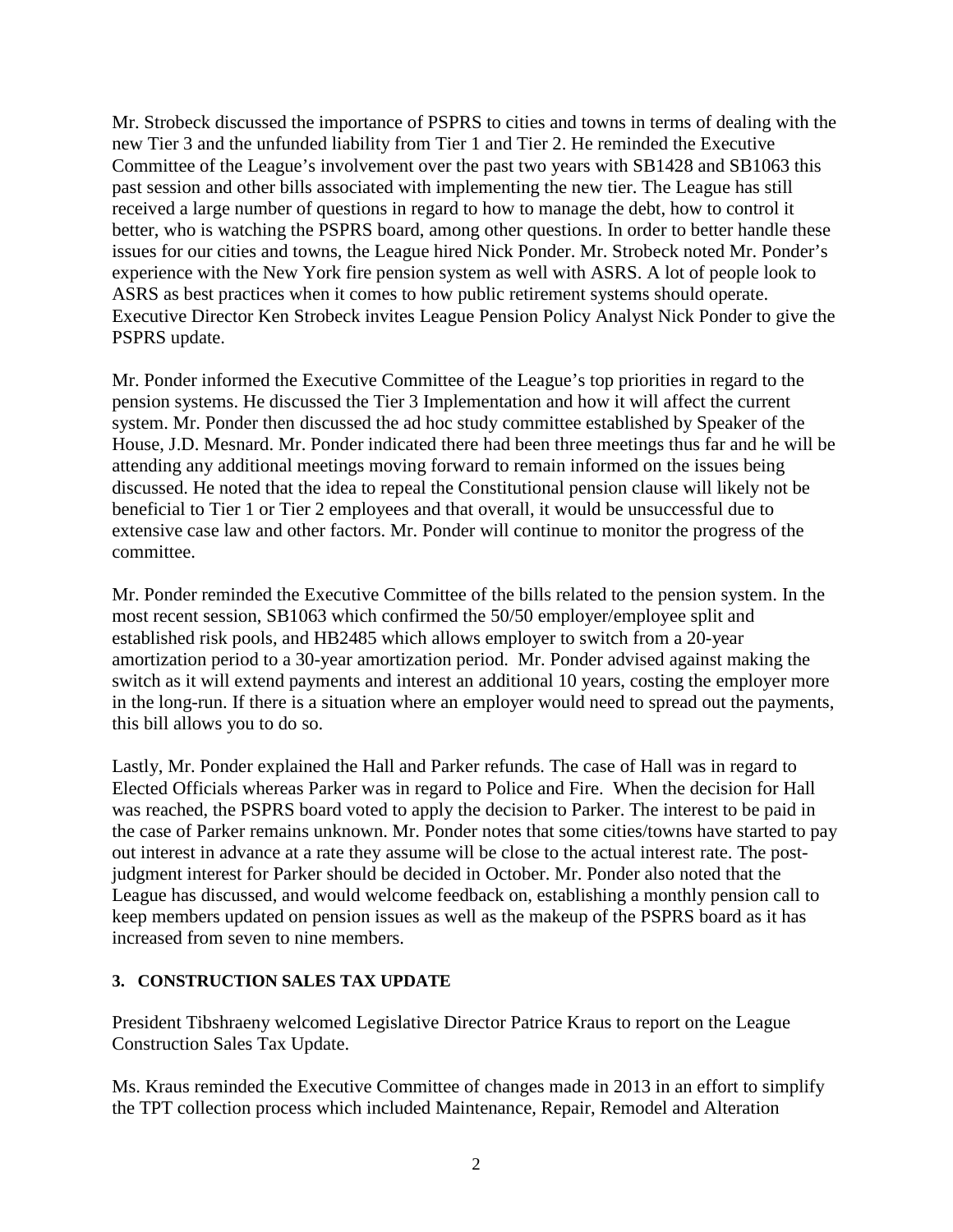(MRRA) system. This system has created a lot of confusion in the industry and seems to be the driving force for change at the legislature. The industry is opportunistic and is looking to make changes beyond the MRRA system. Ms. Kraus reminded the Executive Committee of the most recent construction sales tax bill, HB2521 sponsored by Representative Cobb. Even though this bill was unsuccessful in solving the problems of the industry, and was never brought to Committee of the Whole, Representative Cobb remains intent on this idea moving forward.

If HB2521 had passed in the 2017 Legislative Session, it would have eliminated prime contracting as we know it and replace it with a materials only tax plus an excise tax. The positive news is the work done by the League on the Construction Sales Tax Taskforce was used extensively, particularly as it pertained to the financial impact of the bill. Tax Policy Analyst, Lee Grafstrom, had calculated a loss of approximately \$150 million annually to the state. After meeting with JLBC, they came back at about \$141 million and agreed with our methodology. These numbers did not include lost revenue at the local level. After these findings, it was incredibly difficult to move this bill forward.

In addition to revenue loss, there was a section of HB2521 that would have implemented a revenue sharing scheme based on building permit values. Ms. Kraus noted this was an issue because different cities use different valuation tables and some construction activities do not require building permits at all. It was communicated that this would be an issue. However, Representative Cobb put out a request for information. The League is in the process of gathering this information from cities and towns and will be providing Representative Cobb with that information in the next two weeks. Ms. Kraus informed the Executive Committee that the League continues to meet with representatives from the construction industry. While there is not a lot of unity from the industry as to what changes are most important, we continue to work towards a solution.

# **4. SB1487 DEVELOPMENTS**

President Tibshraeny introduced League General Counsel Christina Estes-Werther to report on the developments regarding SB1487.

Ms. Estes-Werther informed the Executive Committee that there has been a ruling in the SB1487 case against the City of Tucson. She explained there was a question if the court would accept jurisdiction. In the court's opinion, the legislation was written clearly and mandates jurisdiction. The court views it as expanding their original jurisdiction. Moving forward, they will be accepting similar cases. Another question was in regard to separation of powers. There was question whether or not there was a violation of the separation of powers when the legislature mandates that the Attorney General has to investigate, make a determination, and find one of three outcomes, and is then required to take further action. The court is being mandated to take these cases, which again the City alleged is a violation of separation of powers. The court disagreed with all of those arguments and found that it was within the Attorney General's executive powers to follow the conditions set by the legislature and that the Attorney General was simply giving an opinion that is later resolved by the courts.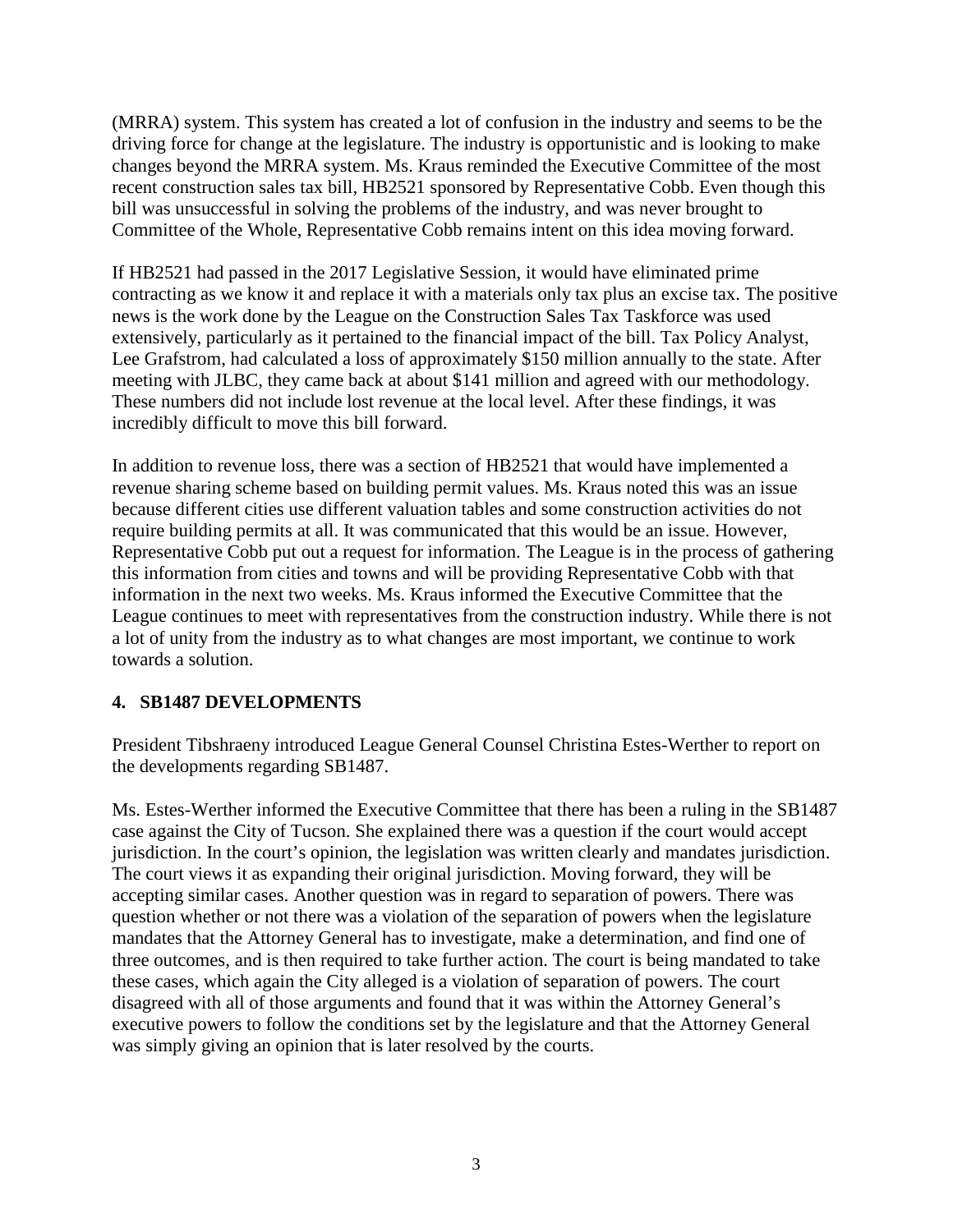Ms. Estes-Werther pointed out that even though there was a bond requirement stated in the legislation, it was not enforced by either party or the court. While the courts did not say it was unconstitutional, it appears unenforceable and the court found it is punitive in nature.

The underlying issue had to do with the firearms and whether or not they were property or if they were subject to state law under police powers. The court agreed with the State that the law came from police powers and was considered to be a state-wide issue; they ruled State law superseded the charter city ordinance. Ms. Estes-Werther noted Justice Bolick's concurring opinion, which sought to overturn the legal precedent of how we evaluate charter city authority by essentially throwing out the Strode case that held the provisions of the charter supersede laws of the state when there is a conflict that is of local interest. Fortunately, other justices disagreed with his opinion.

Ms. Estes-Werther noted there are certain issues that were not addressed: the Attorney General not only wanted the courts to side in their favor, but also asked to take the City's state shared revenue as penalty, and the court did not discuss this at all. The courts essentially said the city ordinance is void and did not go after the city for their state shared revenue, which is good news. The bond provision, which is also seen as punitive, was not enforced. There are certain provisions in the law that allows the Attorney General to go directly to the State Treasurer to withhold shared revenue from the city in question. In such circumstances, a city would be able to challenge that opinion.

There was a Superior Court case which was stayed as we waited to hear from the Supreme Court. Most of the matters are resolved by the Supreme Court decision and the lawsuit could be dismissed but we will have to wait for Tucson and follow their lead. There are currently no other pending investigations or court cases.

# **5. LEAGUE DIRECTOR'S REPORT**

President Tibshraeny welcomed League Executive Director Ken Strobeck to present the League Director's Report.

Mr. Strobeck discussed the League's interim activities including winning the Best Industry Trade & Professional Association from the Arizona Capitol Time's Best of the Capital Awards. Mr. Strobeck also noted staff changes as Amy Price moved to the Town of Gilbert and the additions of Nick Ponder and Emily Webb.

Mr. Strobeck mentioned the League Legislative "Road Show" presentations, as well as the New Laws Report which is written at the end of each legislative session, in addition to regularly scheduled publications. There are a number of workgroups taking place over the interim such as Construction Sales Tax, Public Utility Easements, Group Homes, etc. League and Affiliate Groups/Meetings and Conferences for city clerks, finance directors, managers were also executed. The binder also contains information regarding assistance provided to cities, conferences attended by staff since the session ended and the Amicus briefs filed by the League.